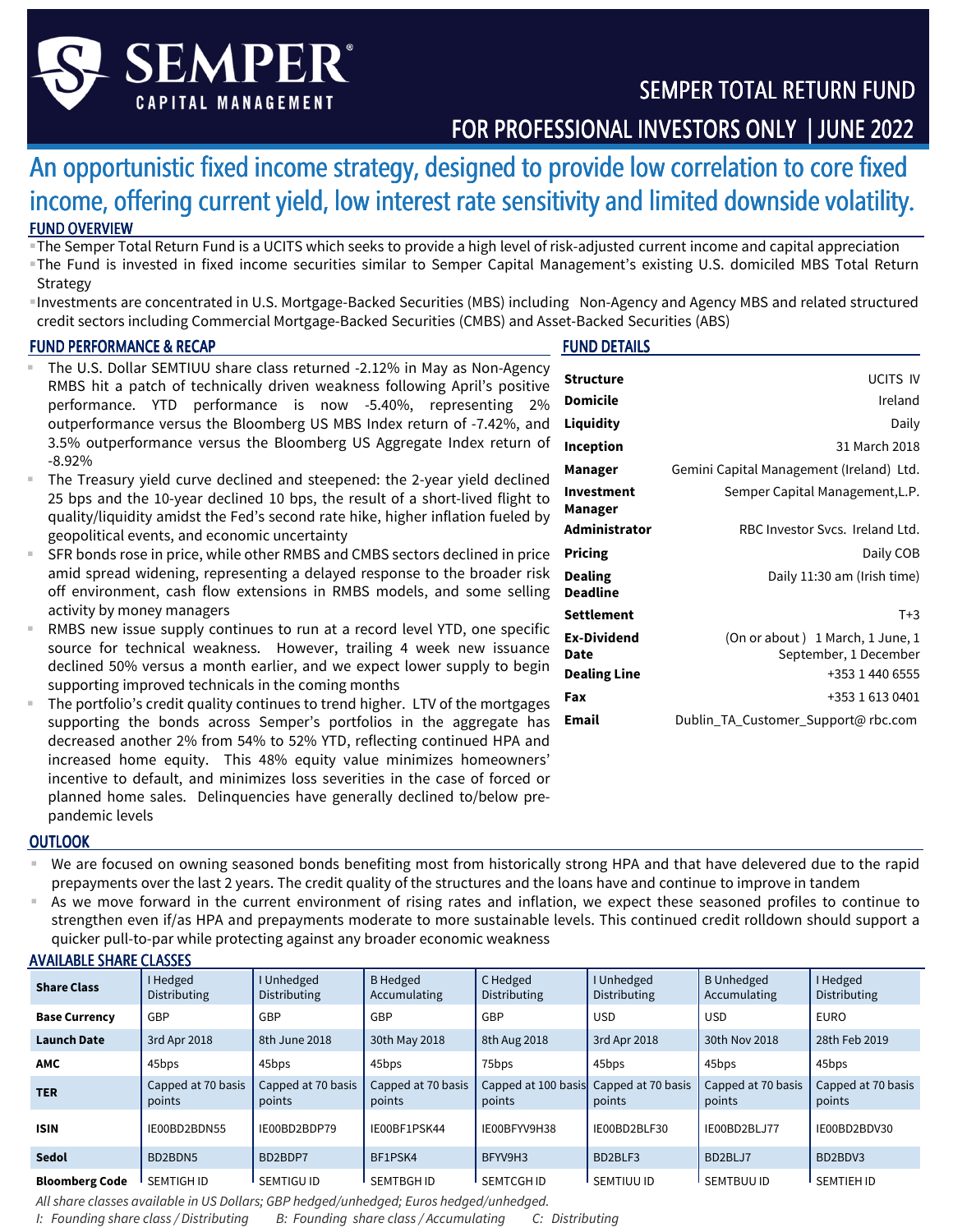# SEMPER TOTAL RETURN FUND | JUNE 2022 SEMPER TOTAL ARTURN FUND | JUNE 2022

#### FUND PERFORMANCE as of 31 May 2022

|                                  | 1 Month  | 3 Months | <b>YTD</b> | 1 Year   | Inception | <b>Inception Date</b> |
|----------------------------------|----------|----------|------------|----------|-----------|-----------------------|
| <b>Class I GBP Hedged</b>        | $-2.16%$ | $-3.22%$ | $-5.52%$   | $-3.87%$ | $-2.36%$  | 3 April 2018          |
| <b>Class I GBP Unhedged</b>      | $-2.32%$ | 3.18%    | 1.62%      | 8.57%    | $-0.07%$  | 8 June 2018           |
| <b>Class B GBP Hedged</b>        | $-2.09%$ | $-3.09%$ | $-5.39%$   | $-3.76%$ | $-2.50%$  | 30 May 2018           |
| <b>Class C GBP Hedged</b>        | $-2.10%$ | $-3.12%$ | $-5.49%$   | $-4.08%$ | $-3.10%$  | 8 August 2018         |
| <b>Class I USD Unhedged</b>      | $-2.12%$ | $-3.08%$ | $-5.40%$   | $-3.60%$ | $-1.34%$  | 3 April 2018          |
| <b>Class B USD Unhedged</b>      | $-2.12%$ | $-3.08%$ | $-5.40%$   | $-3.60%$ | $-2.08%$  | 30 November 2018      |
| <b>Class I Euro Hedged</b>       | $-2.22%$ | $-3.34%$ | $-5.72%$   | $-4.43%$ | $-3.90%$  | 28 February 2019      |
| <b>Bloomberg US MBS Index</b>    | 1.06%    | $-5.12%$ | $-7.42%$   | $-7.84%$ | $-0.16%$  | 3 April 2018**        |
| Bloomberg US MBS Index - Hedged* | 1.11%    | $-4.98%$ | $-7.29%$   | $-7.59%$ | 0.85%     | 3 April 2018**        |

*Performance data quoted represents past performance; past performance does not guarantee future results. \*Bloomberg US MBS Index (Semper Hedged) in GBP* 

#### GROWTH OF \$10,000 SINCE INCEPTION \*



*\*As of 31 December 2021. This chart shows the performance of a hypothetical \$10,000 investment in the U.S. domiciled Semper Fixed Income Total Return Strategy up to 31 March 2018. Starting April 2018, it shows the Semper Total Return Fund Class I GBP Hedged (converted in USD) and Index performance adjusted to a hedged equivalent by taking the share class less the US dollar version of same share class. Performance data quoted represents past performance; past performance does not guarantee future results. The investment return and principal value of an investment will fluctuate so that an investor's shares, when redeemed, may be worth more or less than their original cost. Current performance of the fund may be lower or higher than the performance quoted. Returns over one year are annualized.*

### FUND CHARACTERISTICS ^ as of 31 May 2022

| Yield to Maturity                           | 6.56%           |
|---------------------------------------------|-----------------|
| <b>Effective Duration</b>                   | 1.19 Years      |
| Average Life                                | 6.55 Years      |
| Percent of Fund in Floating Rate Securities | 75.7%           |
| Average Coupon                              | 4.81%           |
| Average Price                               | \$93.54         |
| Number of Securities                        | 120             |
| <b>Fund AUM</b>                             | \$115.6 million |

### SECTOR ALLOCATION as of 31 May 2022



# DETAILED SECTOR ALLOCATION as of 31 May 2022